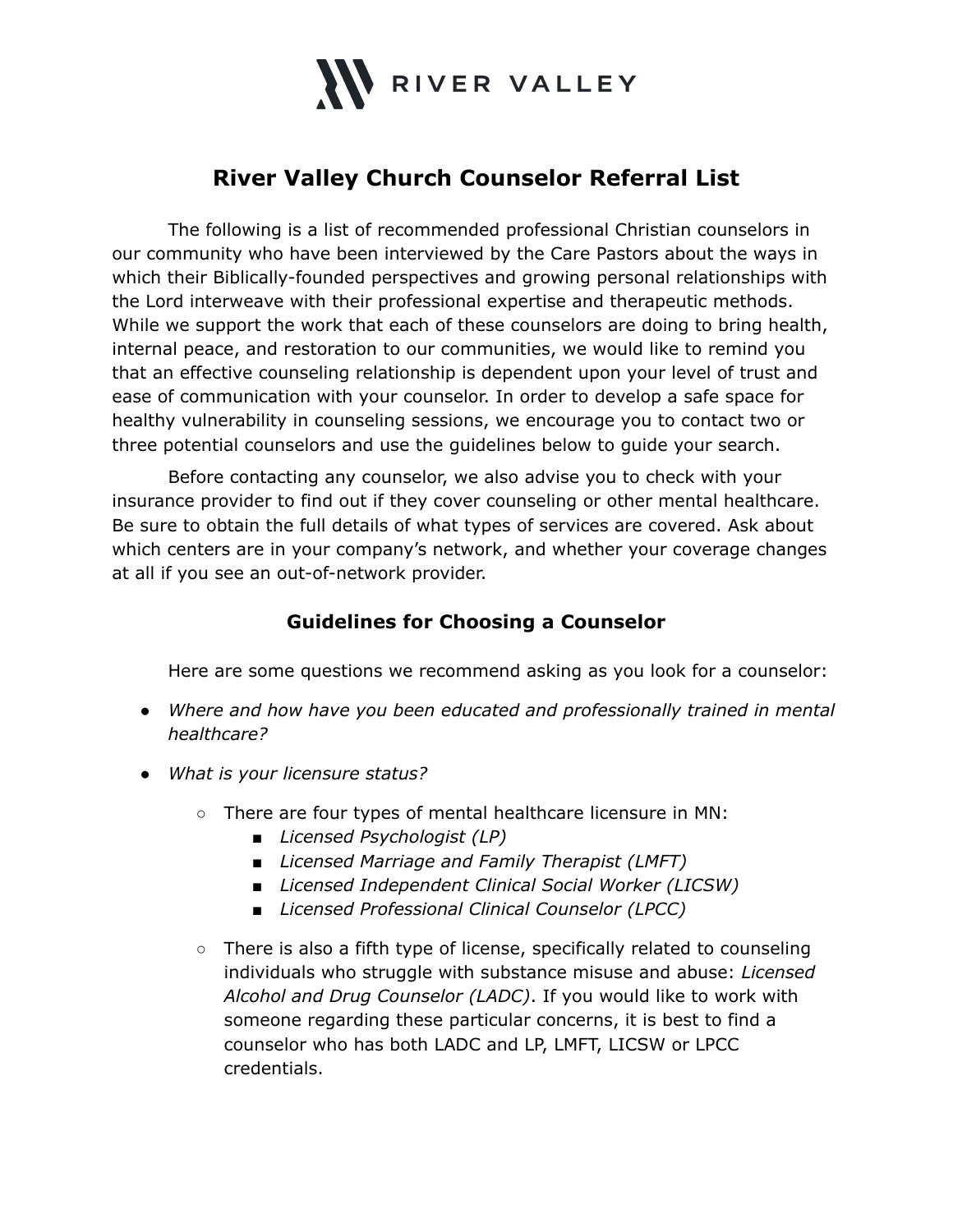

- *○* You may also see a *Licensed Professional Counselor (LPC)*; these professionals have obtained a degree and performed 2000 supervised practice hours, but are still accruing further supervised practice hours before they can earn LPCC licensure (requires 4000 supervised practice hours). Be aware that insurance will not reimburse services from an LPC. For more information, visit <https://mn.gov/boards/behavioral-health/>
- *○* Licensure and education are not an absolute guarantee of how effective your sessions will be, but are a significant indicator of the range and depth of experience that a counselor has acquired.
- *● What are your areas of specialty, or that you are personally most passionate about?*
- *● Without disclosing specifics of clients' personal information, can you describe how you might apply your experience and training to my particular concerns?*
- *● Can you describe your relationship with the Lord, and how it impacts your practice?*
- *● What are your fees? Do you take my insurance? Do you offer a sliding-scale for payment? What are your billing practices: monthly, or at the time of service?*
- *● How long will my sessions be? How frequently do you anticipate that I will need to be seen, and for how many weeks or months?*
- *● What should I do if I am in need of an emergency appointment? What is the protocol for canceling an appointment?*

After working through the interview process, take adequate time to prayerfully and thoughtfully consider your decision based upon the information you obtained. If, after the first session or two, you are not growing more comfortable sharing and receiving guidance from your counselor, or do not feel that their expertise is fitting your needs, it may be a good idea to seek out other mental healthcare providers. Counseling can be a challenging process that requires expending considerable mental, emotional, physical, and spiritual effort. It is not unusual to experience heightened levels of stress, fatigue, anxiety, and internal pain as the root issues and wounds behind your concerns are uncovered and healed. Try to determine whether your discomfort is related to a personal disconnect with your counselor's style of communication and/or therapeutic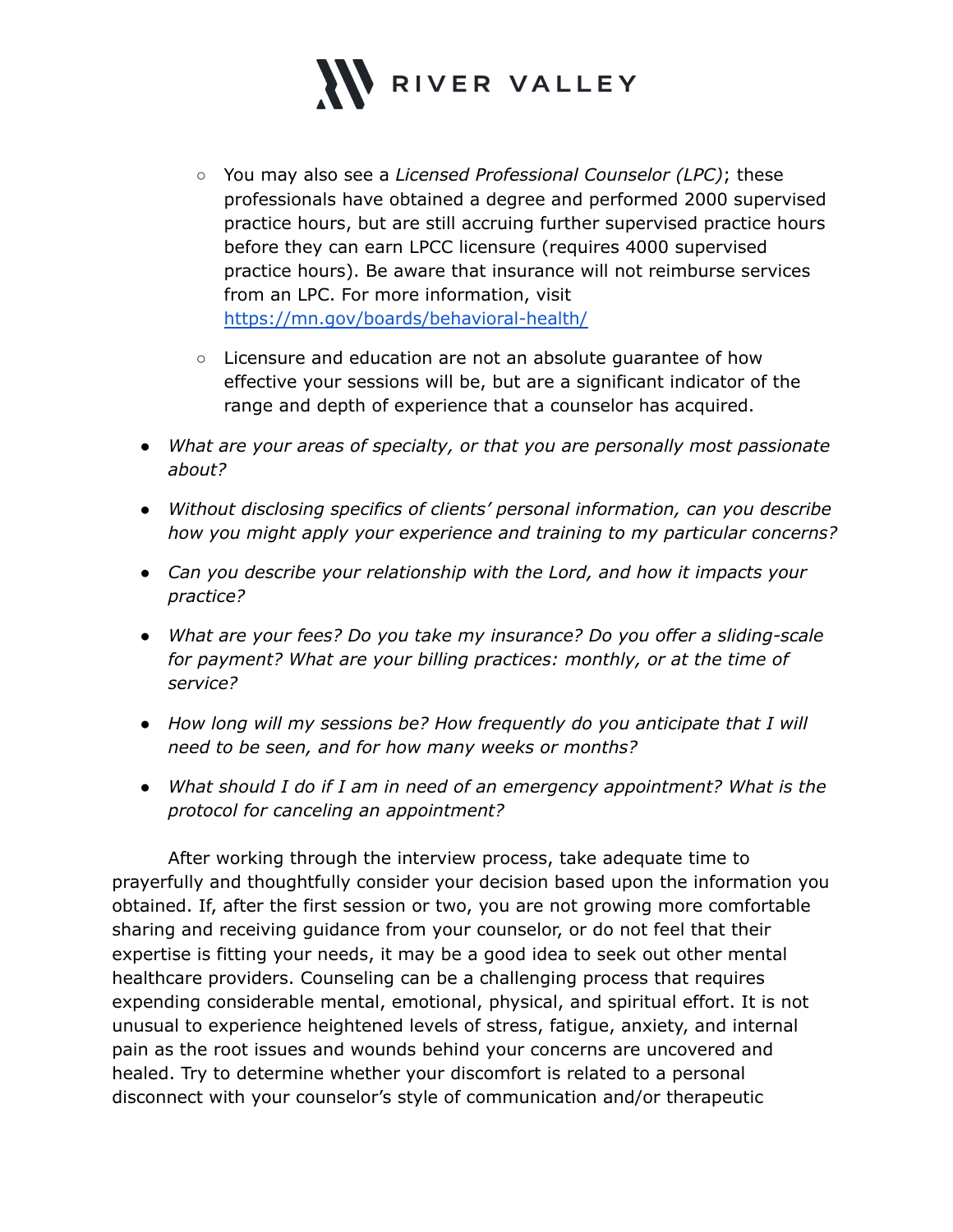

methods, or if it is a necessary side effect of the work you are doing in the healing process.

## **When and How to End Counseling**

Ultimately, you have the authority to determine when you will end a season of regular counseling or decrease the frequency of your sessions. Some issues may require a longer term of therapeutic support, while others may be effectively worked through in just a few sessions. Drawing from their range of experience with similar cases and their trained ability to assess your progress and level of wellness, your counselor will likely have beneficial perspective as to whether you are ready to decrease your frequency of sessions or conclude the counseling process. However, you are responsible to share with your counselor how you are feeling, thinking, and other signs that may indicate your improvement.

If you need any further guidance about receiving professional counseling, please email care@rivervalley.org or call River Valley Church at 952-997-2222.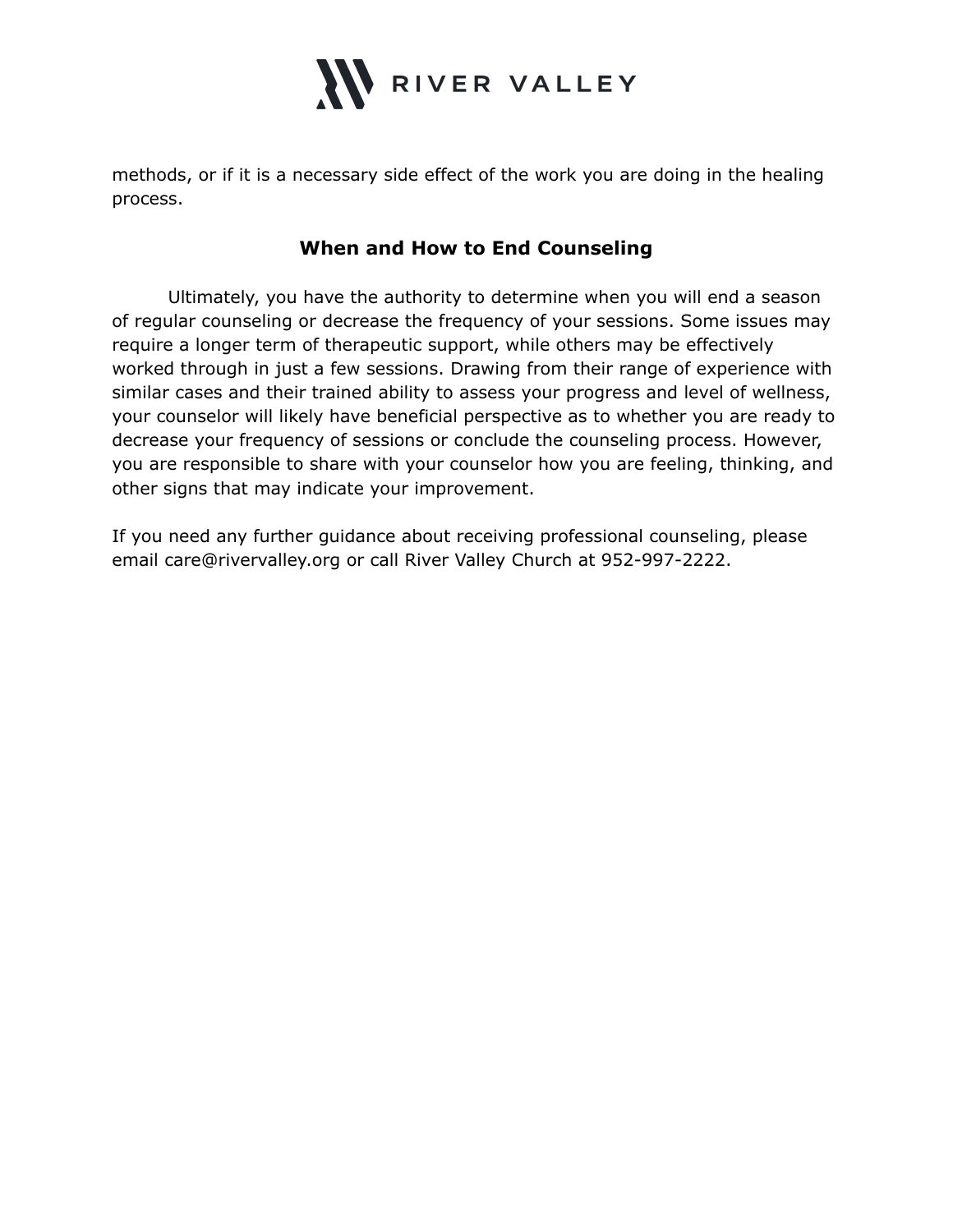

# **Recommended Christian Counselors (By Region)**

*AFTON*

# **The House of Hope**

3411 St. Croix Trail S Afton, MN 55011 [www.houseofhope3.com](http://www.houseofhope3.com)

Treats adults, youth, and children. Anxiety, depression, spirituality, play therapy, shame, pre- marital/newlyweds, boundaries, eating disorders/disordered eating, sexuality, personal growth, life transformations, mind-body wellbeing, emotional dysregulation, grief/loss, goals, college transitions, life calling/career issues, social anxiety/phobias.

*ANOKA*

## **Genuine Therapy Center**

630 East Main St Anoka, MN 55303 763-712-1903 (office)

## *Sarah Haller, MA, LMFT*

[www.genuinetherapycenter.com/sarah-haller](http://www.genuinetherapycenter.com/sarah-haller) [sarah@genuinetherapycenter.com](mailto:sarah@genuinetherapycenter.com)

Specializes in work with elementary age children, adolescents, young adults, focusing on assertiveness, pre-marital, teenage pregnancy, single parenting, transitions, identity, balancing school/work with life, communication with authority figures.

*BURNSVILLE*

#### **Cashman Center**

2970 Judicial Road, Suite 100 Burnsville, MN 55337 952-224-8990 (office) [www.cashmancentermn.com/cashman-center-burnsville/](http://www.cashmancentermn.com/cashman-center-burnsville/)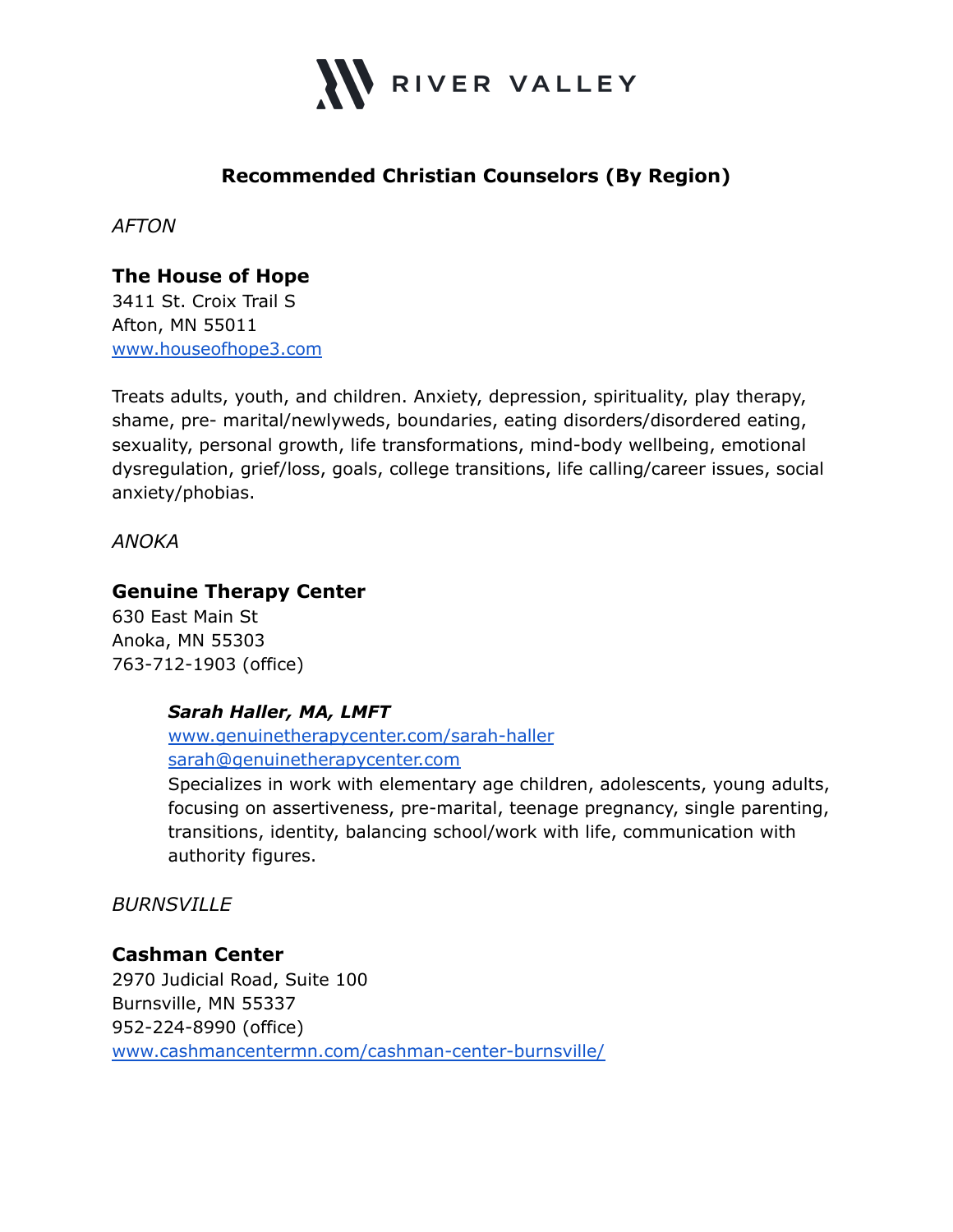

## **Christian Heart Counseling**

12940 Harriet Ave S, Suite 215 Burnsville, MN 55337 651-439-2059 [www.christianheartcounseling.com/counselors-burnsville-minnesota/](http://www.christianheartcounseling.com/counselors-burnsville-minnesota/)

## *Rachel Felch, MA, LPCC, RPT*

[www.christianheartcounseling.com/rachel-felch-counseling/](http://www.christianheartcounseling.com/rachel-felch-counseling/) 651-439-2059, ext. 720 [rachel@christianheartcounseling.com](mailto:rachel@christianheartcounseling.com)

## **Counseling Care**

1500 McAndrews Road West, Suite 201 Burnsville, MN 55337 952-892-8495 [www.counselingcare.us/our-team/burnsville-clinic-counselors](http://www.counselingcare.us/our-team/burnsville-clinic-counselors)

## *Julie Temmel-Friesen, MA, LMFT*

Specializes in marital relationships, individual and family issues, women's issues, blended families, single parenting, grief, depression, anxiety and adolescents. Works with ages 8 and older.

## *Laura Houlton, MA, LMFT*

Specializes in depression/anxiety, couples and relationship/boundary issues, abuse, trauma, women recovering from abuse, post-partum issues, spiritual issues, cross-cultural issues. Works with ages 16+

## **Life Counseling, LLC**

1664 Cliff Road East Burnsville, MN 55337 952-314-2530 [info@lifecounselingmn.com](mailto:info@lifecounselingmn.com) [www.lifecounselingmn.com](http://www.lifecounselingmn.com)

#### *Brad Bychinski, MA, LMFT, BCN*

Specializes in couples, families, individuals, children and adolescents, marriage counseling, communication and conflict resolution, reconciliation, trust issues, infidelity, ADD/ADHD, PTSD, OCD, learning disabilities, anxiety,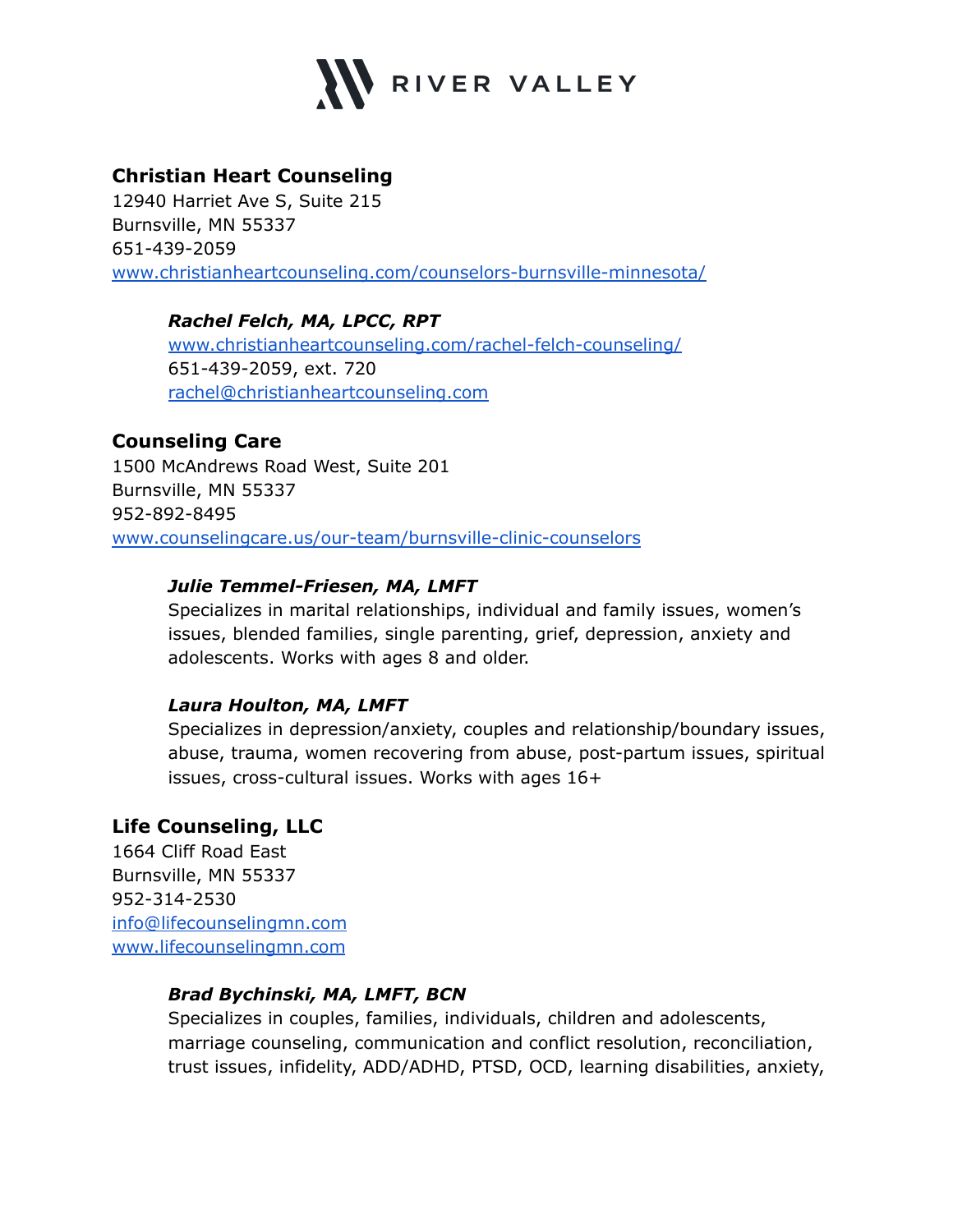

transitions, parenting, sexual addiction, neurofeedback (Certified Brain Health Coach, Certified in Neurofeedback).

#### *David Livingston, MA, LMFT*

Specializes in working with individuals, couples, and families with concerns surrounding anxiety, depression, infidelity, marriage counseling, communication, trust issues, men's and women's issues, neurofeedback, pronography and sexual addiction

#### *Cheri Mueller, MA, LMFT*

Specializes in working with individuals, adolescents, and couples with concerns surrounding anxiety, depression, self esteem/identity, enneagram coaching, boundaries, divorce, grief and loss, sex, desire and attachment for couples, trauma healing. Certified Brain Health Coach, Neurofeedback Bootcamp, Certified in PREPARE/ENRICH

## **The Therapy Shop**

760 Southcross Drive West, Suite 103 Burnsville, MN 55306 952-808-1400 [www.lakevilletherapy.com](http://www.lakevilletherapy.com)

#### *Karolyn Mengershausen, LMFT*

#### [karolyn@lakevilletherapy.com](mailto:karolyn@lakevilletherapy.com)

Specializes in trauma/sexual trauma, eating disorders and body image issues, depression, anxiety, marital, adolescent and family issues, EMDR advanced training.

## **Water's Edge Counseling and Healing Center**

14551 Judicial Road Suite 100 Burnsville, MN 55306 952-898-5020 [www.watersedgechc.com](http://www.watersedgechc.com)

## *Morgann Gould, MS, LPCC*

#### [mgould@watersedgechc.com](mailto:mgould@watersedgechc.com)

Specializes in working with people who are struggling with depression, anxiety, trauma, eating disorders, grief and loss. Counseling sessions include Scripture, SOZO, and soaking/meditative practices.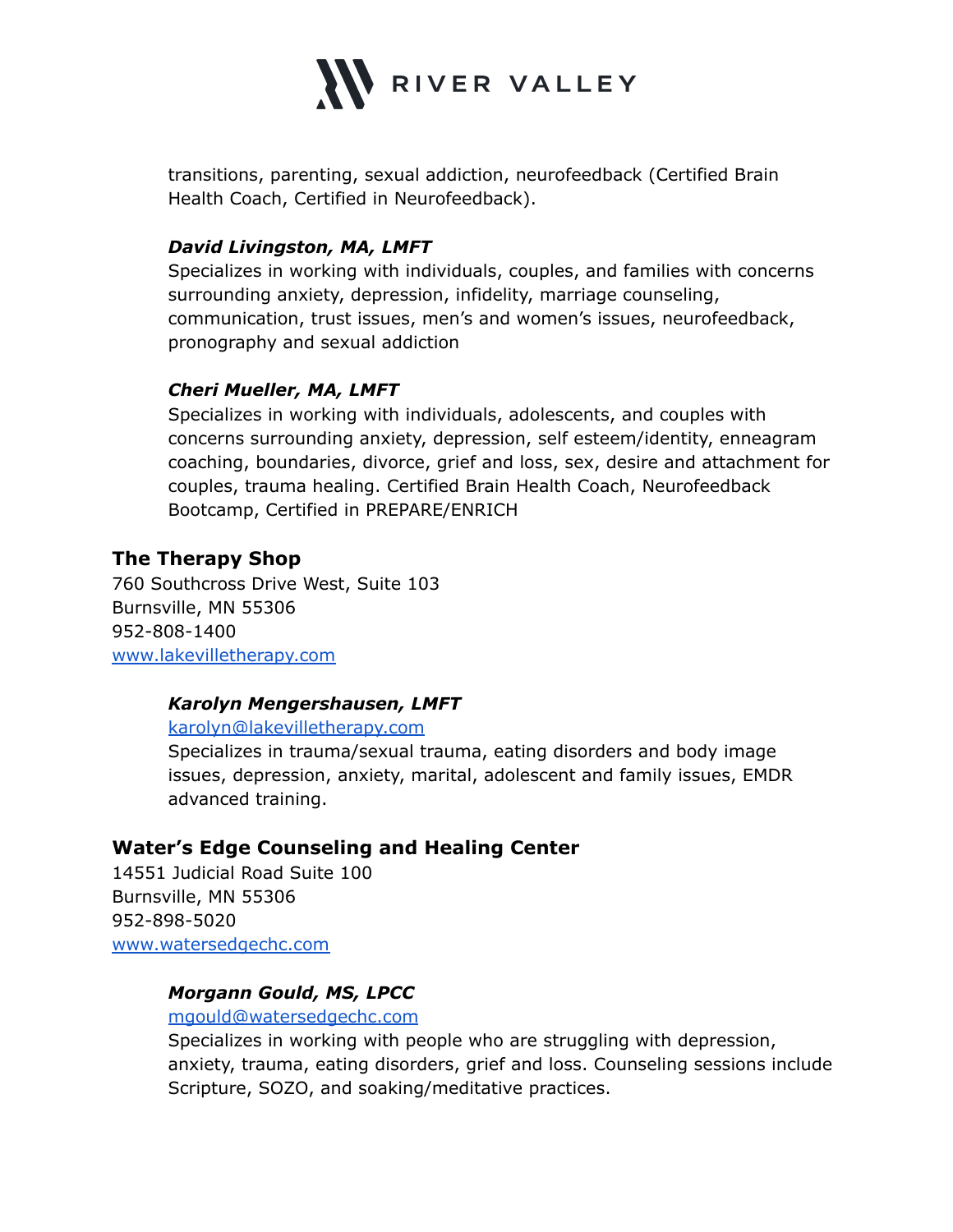

## *Lisa Stevenson, MS, LPCC*

[lstevenson@stellaheights.net](mailto:lstevenson@stellaheights.net)

Specializes in eating disorders, depression, anxiety, oppositional behaviors, sensorimotor psychotherapy for trauma, for adults and adolescents.

## *CHANHASSEN/CHASKA*

## **Lighthouse Counseling**

600 W. 78th St, Suite 210 Chanhassen, MN 55317 651-964-0235 <https://lighthousecounselingtc.com/staff>

#### *Cynthia Gill, MA, LMFT*

#### [cgill@lighthousecounselingtc.com](mailto:cgill@lighthousecounselingtc.com)

Treats anxiety, depression, trauma, relationship issues, children (ages 6+), adolescents, marriages, divorce/separation, abuse, blended families, bipolar disorder, childhood behavioral disturbances, co-dependence, grief, mood disorders, OCD, panic disorder, parenting issues, PTSD, premarital counseling. Special training in adoption/foster care issues. Trauma recovery through EMDR (EMDRIA certified).

## **Melissa Doucette, Independent Psychotherapist, MA, LMFT**

#### <https://www.phawellness.com/doctor/melissa-doucette-ma-lmft/>

Works for healing from trauma, anxiety, depression, women's issues, marriage and family, intimate partner abuse, sexual abuse, parent-child issues, adolescent adjustment issues, eating disorders. Certified in EMDR.

*DEEPHAVEN*

## **Family Attachment Counseling Center**

18322-C Minnetonka Blvd Deephaven, MN 55391 952-475-2818 [www.familyattachment.com](http://www.familyattachment.com)

> *Todd Nichols, PhD, LP* [todd@familyattachment.com](mailto:todd@familyattachment.com)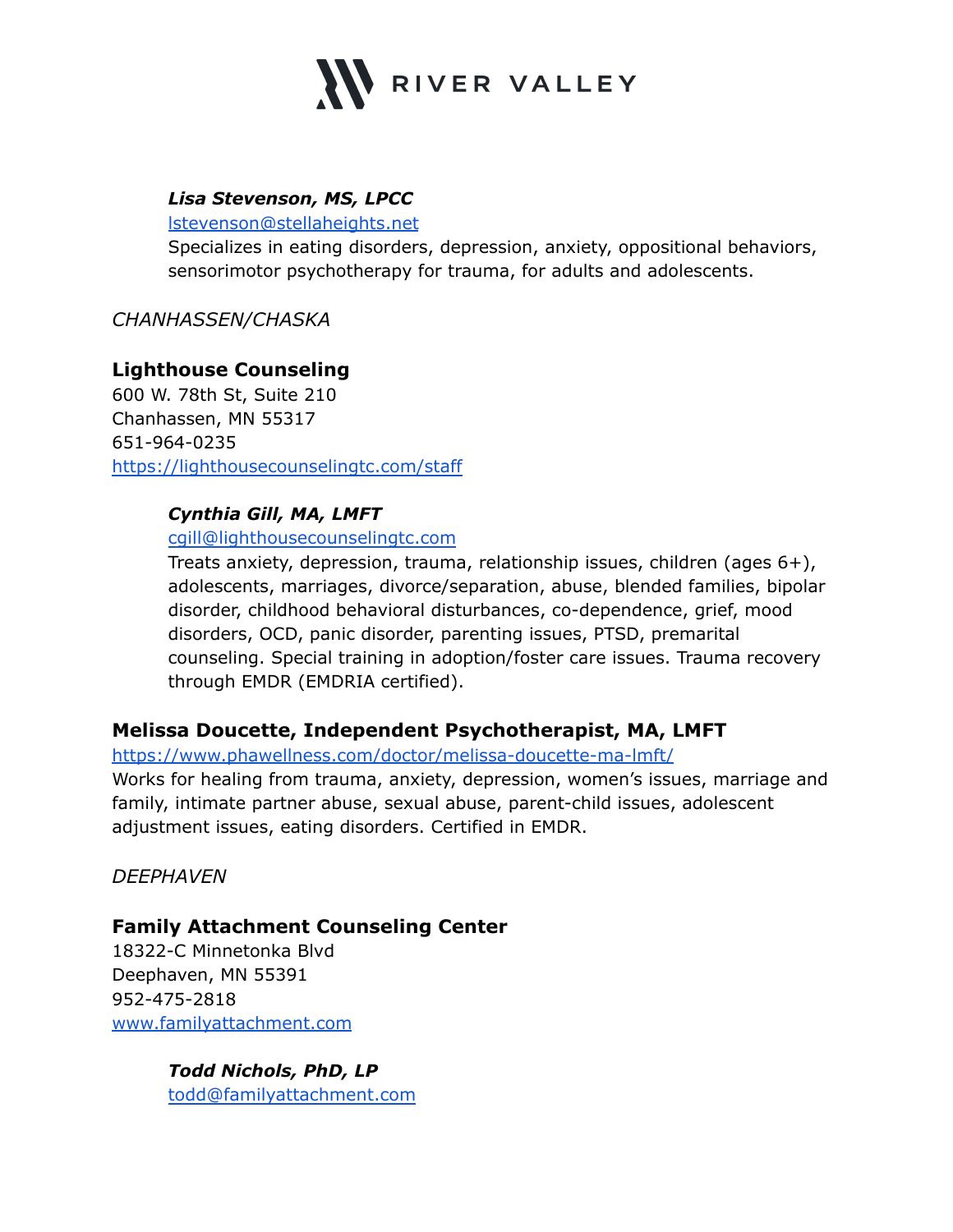

Specializes in attachment, early life trauma, Post Traumatic Stress Disorder for adults and children, adoption issues, relationship problems, etc. We provide a Christian DBT group for adult females. Work with adults, families, and children.

*EAGAN*

## **Living Water Christian Counseling**

3344 Sherman Court, Suite 105 Eagan, MN 55121 651-373-2880 <http://livingwatermn.com/pastoral-counselors/>

#### *Karissa Neff, MSW, LCSW*

651-263-2738

[karissa.lwcc@gmail.com](mailto:karissa.lwcc@gmail.com)

Specializes in working with teens and adults experiencing trauma, anxiety, depression, and spiritual struggles. Uses numerous therapy modalities, including Narrative, Cognitive Behavioral Therapy, and Interpersonal therapy. Karissa is also currently being trained by Elijah House to become a prayer counselor.

## *EDEN PRAIRIE*

## **Family Innovations**

7525 Mitchell Road Eden Prairie, MN 55344 612-924-3807 (office) [www.familyinnovations.com/profile/stacy-johnson](http://www.familyinnovations.com/profile/stacy-johnson)

#### *Stacy Johnson, MA, LMFT*

952-224-2282

#### [sjohnson@familyinnovations.com](mailto:sjohnson@familyinnovations.com)

Specializes in work with individuals, couples, families affected by mental health issues related to adoption, divorce, blended family, attachment issues, men's issues, marital distress, infidelity recovery, spiritual relationship growth, conflict resolution, anxiety/depression. He has special training in TF-CBT (Trauma Focused Cognitive Behavior Therapy) and TBRI (Trust Based Relational Intervention).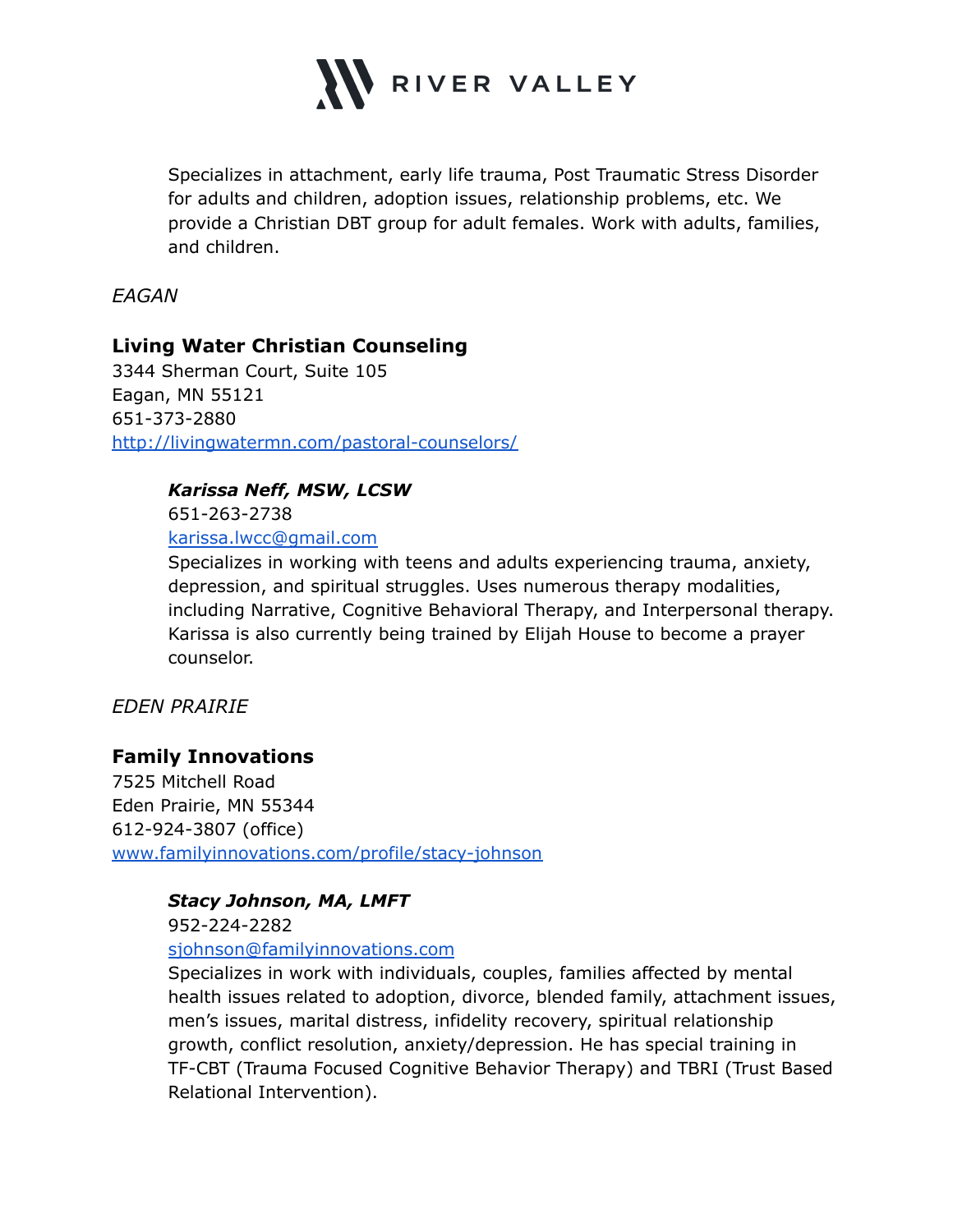

## **Nystrom Counseling**

11010 Prairie Lakes Dr, Suite 350 Eden Prairie, MN 55344 1-844-374-8893 (office) [contactus@nystromcounseling.com](mailto:contactus@nystromcounseling.com) [www.nystromcounseling.com/our-providers/scott-steinbarger/](http://www.nystromcounseling.com/our-providers/scott-steinbarger/)

## *Scott Steinbarger, MA, LMFT*

952-797-2215 Specializes in helping individuals, couples, and families with anxiety/depression, bipolar disorder, divorce recovery, family of origin issues, grief & loss, identity challenges, life stage transition, marriage, men's counseling, mental health symptoms/diagnosis, spiritual struggles, stress management, sexual concerns, trauma/abuse, career concerns.

*EDINA*

## **Beverly Johnson, Private Practitioner, MA, LP**

5275 Edina Industrial Blvd, #124 Edina, MN 55439 952-926-3412 <https://www.beverlyjohnsontherapy.com/> [bjjohnson3@comcast.net](mailto:bjjohnson3@comcast.net)

Licensed psychologist with expertise in recovery from PTSD, trauma, domestic violence, depression/anxiety, eating disorders, self-esteem issues, co-dependency, and other family and interpersonal relational concerns. She is trained in EMDR for healing from sexual, relational, physical abuse, and traumatic incidents.

## **Sandra Thorne, Private Practitioner, MS, LP**

7760 France Ave S Edina, MN 55435 952-288-5903 / 952-886-7275 [sandrathorne.lp@gmail.com](mailto:sandrathorne.lp@gmail.com)

Specializes in marriage counseling, relationship issues, family conflicts, disorders of mood – depression, anxiety, grief, compulsions; assertiveness training, boundary issues, anger management, recovery from losses, divorce, emotional abuse, recovery from family-of-origin patterns, co- dependency, childhood neglect, ADHD assessments, adoption evaluations.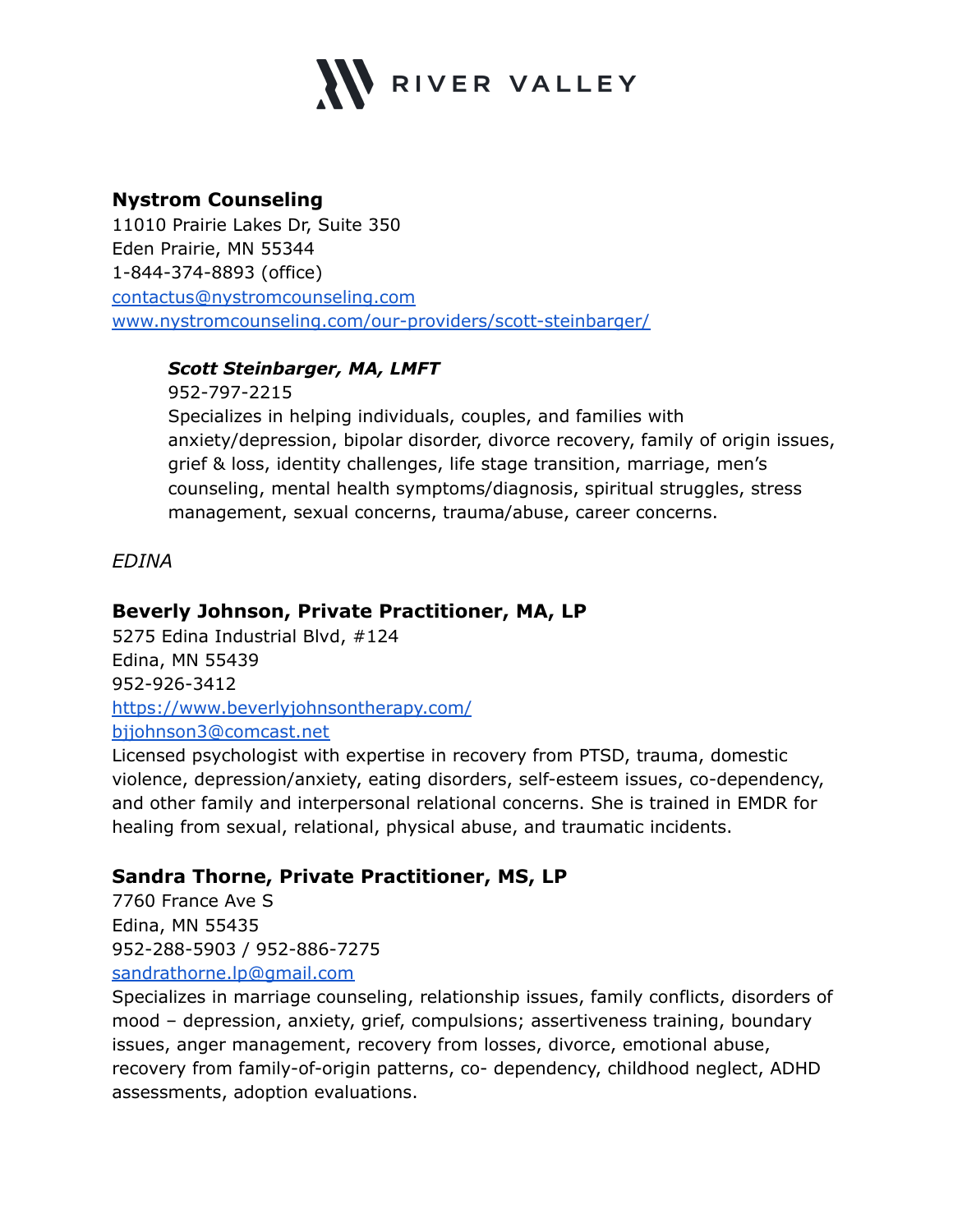

*FARIBAULT*

# **Life Compass (two locations)**

[www.lifecompassmn.com](http://www.lifecompassmn.com) Pottery Place 2000 Old West Main St., Suite 337 Red Wing, MN, 55066

Stockholm Healthcare W12070 State Hwy 35 Stockholm, WI, 54769

## *Jolene Kirchner, LMFT, RN*

651-442-0928 [jo@lifecompassmn.com](mailto:jo@lifecompassmn.com)

## **New Perspectives Counseling**

Elko New Market, MN 55054 651-388-4359 [www.newperspectivescounselingmn.com](http://www.newperspectivescounselingmn.com)

## *Terese Kessler-Bailey, MA*

[terese.newperspectives@gmail.com](mailto:terese.newperspectives@gmail.com)

Specializes in relationship issues, couples, parent-child, anxiety, depression, negative self-talk, boundaries, co-dependency, identity issues, confidence, life direction, trauma, pre-marital.

## **Strong Foundations Counseling**

122 Central Avenue Faribault, MN 55021 507-491-4848 [www.strongfoundationscounseling.com](http://www.strongfoundationscounseling.com) [sfcounseling@hotmail.com](mailto:sfcounseling@hotmail.com)

Specialize in helping individuals (adults and children), couples, and families better regulate their emotions, thinking and behaviors in order to help them function more effectively at home, at work, at school and in the community.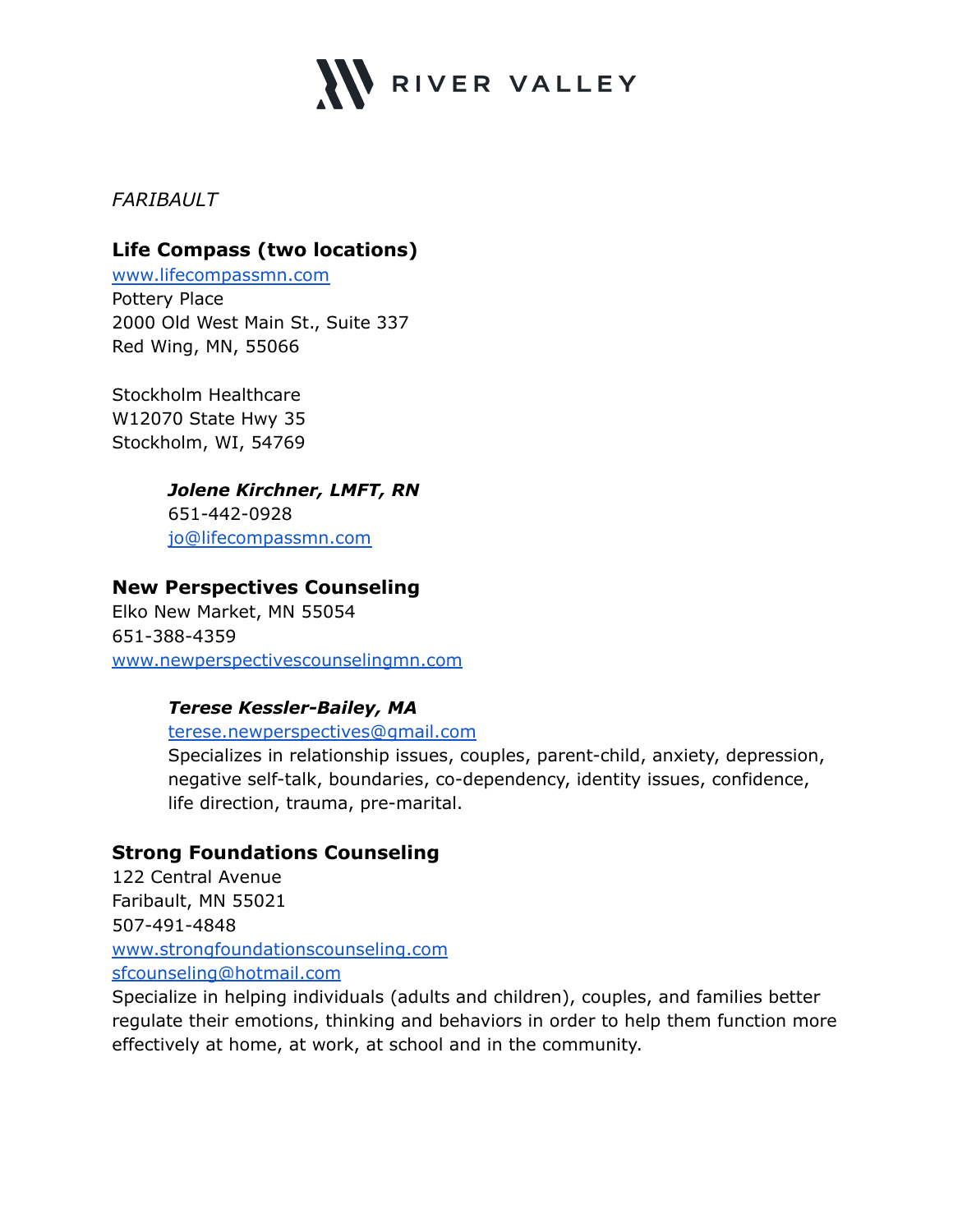

*GOLDEN VALLEY*

#### **NewPath Mental Health Services**

8401 Wayzata Blvd, Suite 340 Golden Valley, MN 55426 763-566-0088 [www.newpathmhs.com](http://www.newpathmhs.com)

## *Cynthia Gill, MA, LMFT*

[cgill@newpathmhs.com](mailto:cgill@newpathmhs.com)

Treats anxiety, depression, trauma, relationship issues, children (ages 6+), adolescents, marriages, divorce/separation, abuse, blended families, bipolar disorder, childhood behavioral disturbances, co-dependence, grief, mood disorders, OCD, panic disorder, parenting issues, PTSD, premarital counseling. Special training in adoption/foster care issues. Trauma recovery through EMDR (EMDRIA certified).

## *Janet Martin, MA, LPCC*

Specializes in child/adolescent therapy, complex trauma, sexual issues, sex offense, reunification.

## *Terri Flansburg, MSW, LICSW*

Specializes in working with adolescents & young adults, depression, anxiety, family of origin concerns, body image, adoption related issues, grief & loss.

*LAKEVILLE*

## **Life Development Resources**

7580 160th Street West Lakeville, MN 55044 952-898-1133 [www.lifedrs.com](http://www.lifedrs.com)

*MINNEAPOLIS*

## **Hope Road Counseling, LLC** *Trisha McKeever, MA, LMFT* 612-979-1167 [www.hoperoadmn.com](http://www.hoperoadmn.com)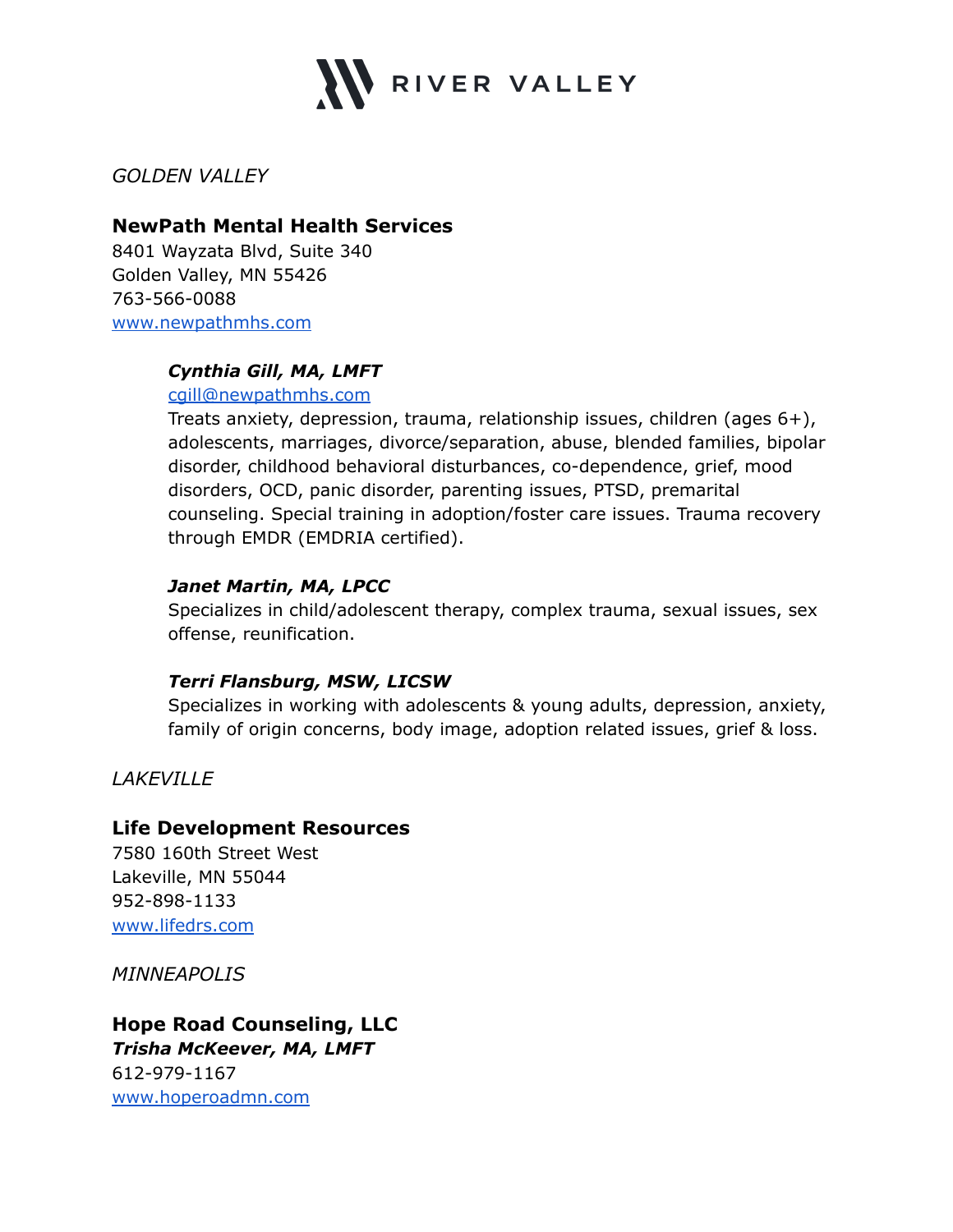

#### [trisha@hoperoadmn.com](mailto:trisha@hoperoadmn.com)

Specializes in working with couples in conflict, recovering from infidelity, stuck in communication patterns that are negative, on the brink of divorce.

## **William Fritsche, Private Practitioner, PHD, LP, LMFT**

2021 E. Hennepin Ave, Suite 411 Minneapolis, MN, 55413 612-819-7485 [www.christiancounselors.network/customers/public\\_profile?p=233](http://www.christiancounselors.network/customers/public_profile?p=233) [billfritsche3@gmail.com](mailto:billfritsche3@gmail.com)

Works with adults and adolescents, including couples and families, specializing in depression, anger, anxiety, ADD/ADHD, high functioning autistic spectrum disorders (Asperger's), sexual impulse control problems (sexual addictions), and psychological testing evaluations.

*NEW BRIGHTON*

## **Britt Cain, Private Practitioner, MS, LPCC**

1403 Silver Lake Road New Brighton, MN 55112 651-263-9971 <https://yourmacc.com/directory/listing/britt-cain-counseling-llc> [britt@brittcaincounseling.com](mailto:britt@brittcaincounseling.com)

Specializes in working with women clients struggling with depression, parenting issues, relationships, communication struggles, body image, self-worth, grief.

## **Cornelius Counseling, LLC**

1403 Silver Lake Road NW, Suite #2 New Brighton, MN 55112 651-895-3624 [www.corneliuscounseling.com](http://www.corneliuscounseling.com)

## *Amanda Cornelius, LPCC*

[amanda@corneliuscounseling.com](mailto:amanda@corneliuscounseling.com)

Specializes in women's issues, identity development, anxiety, relationships, shame resiliency, and career development.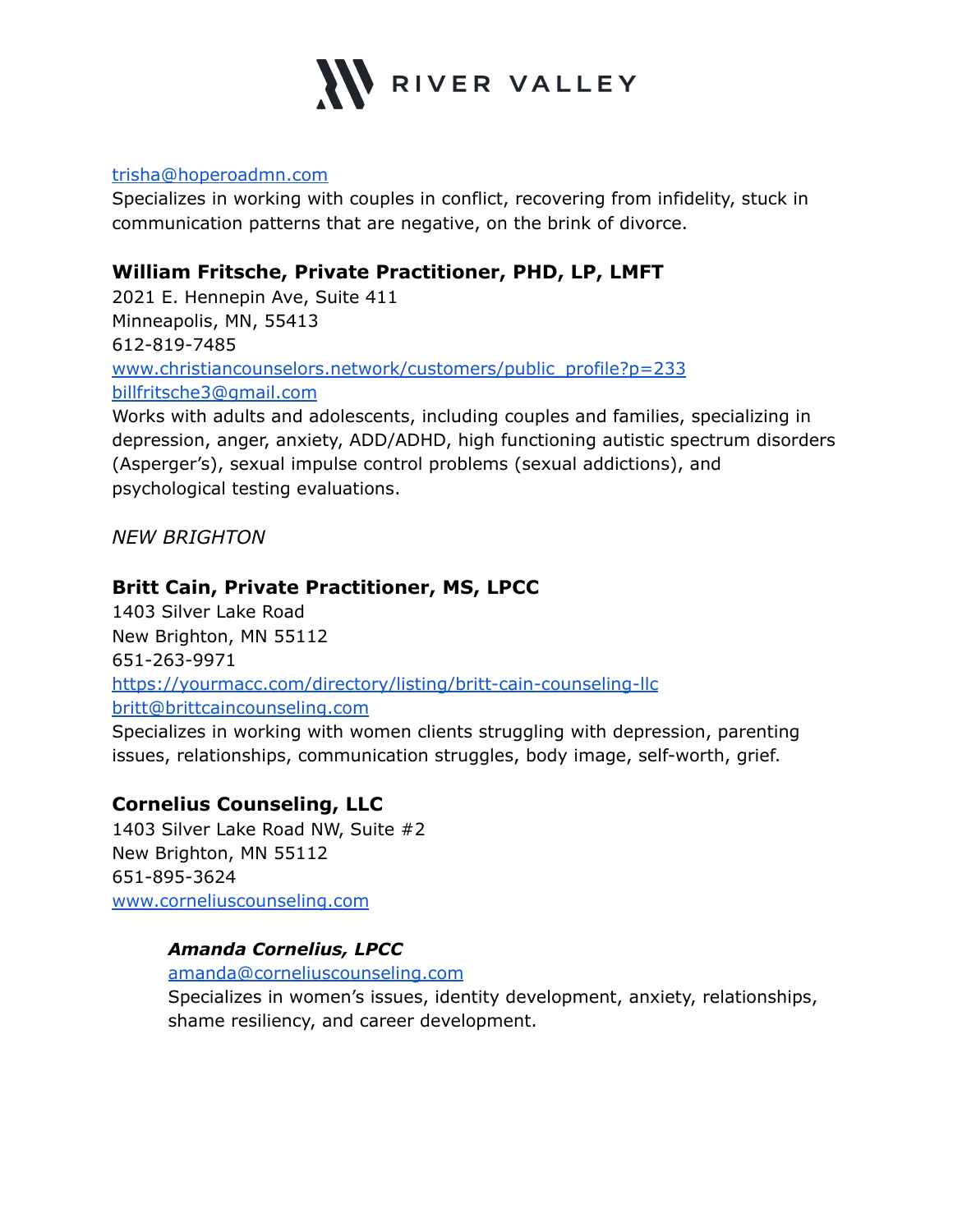

*PRIOR LAKE*

## **LifeSource Counseling, LLC**

9988 Credit River Blvd. Prior Lake, MN 55372 651-402-5852

## *Heather Wochnick, LPCC*

[hwochnick@yahoo.com](mailto:hwochnick@yahoo.com)

Specializes in helping individuals and couples in recovery from anxiety, depression, sexual abuse/assault, marriage/relationship struggles, divorce.

*ST. PAUL*

## **Shannon Staiger, Private Practitioner, MS, LPC**

1492 Goodrich Ave St. Paul, MN 55105 651-642-5073

#### [shannonlstaiger@aol.com](mailto:shannonlstaiger@aol.com)

Specializes in marriage and couples counseling (including premarital counseling), individual counseling in all areas of abuse, depression, anxiety, family of origin issues, codependency, trauma, life transitions, spirituality issues.

## **Integrate Counseling**

1145 Grand Avenue, Suite #203 St. Paul, MN 55105 651-308-0809 [integratecounseling@gmail.com](mailto:integratecounseling@gmail.com)

## *Suzanne Brown, LICSW*

Specializes in working with individuals challenged by trauma, mood symptoms, integrative health, spiritual and relational concerns, infertility.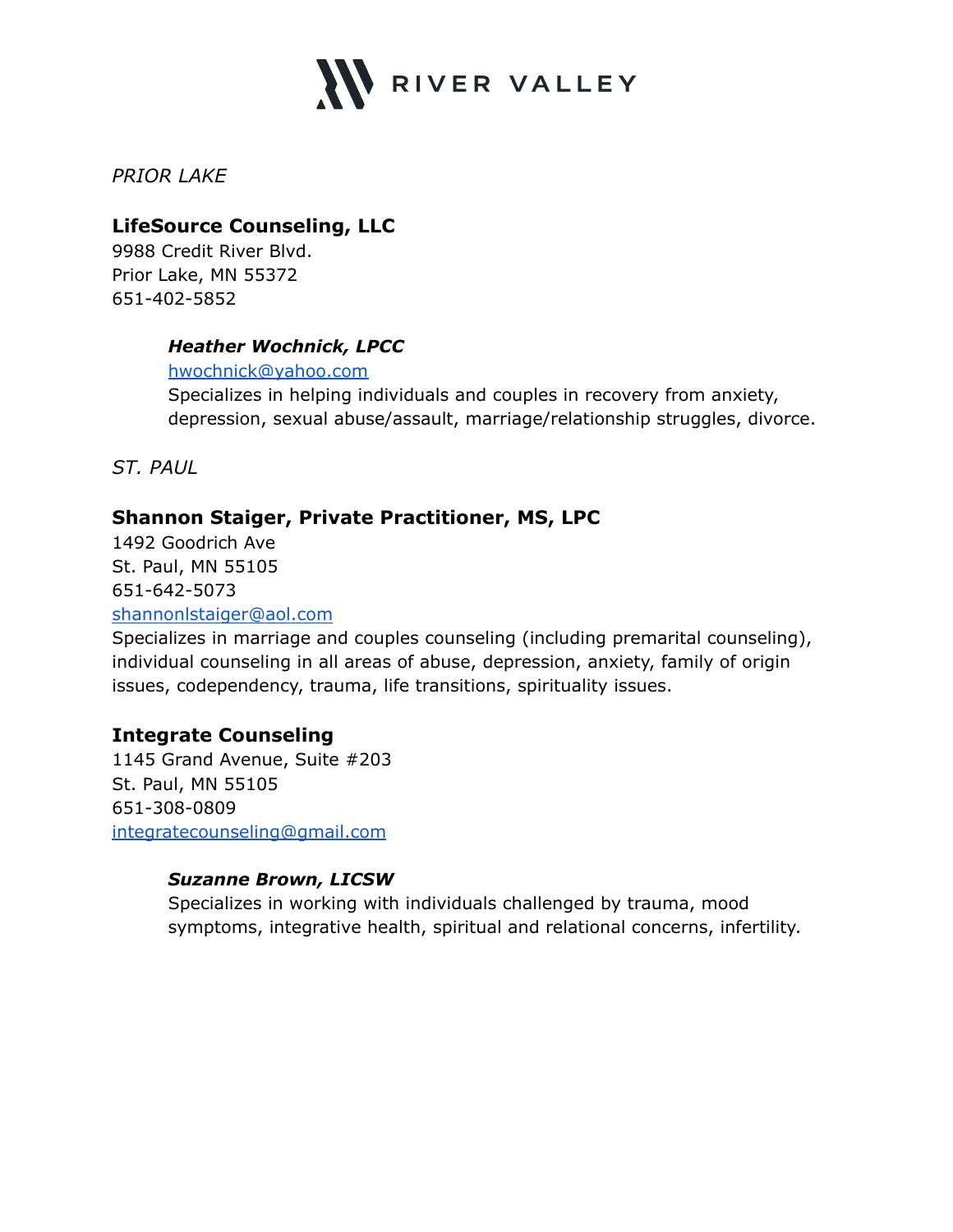

*WAYZATA*

## **Berscheid Counseling & Consulting** *Thomas Berscheid, MA, LPC, LMFT*

700 Twelve Oaks Center Drive, Suite 264 Wayzata, MN 55391 763-227-3431 [www.berscheidcounseling.com](http://www.berscheidcounseling.com) [tom@berscheidcounseling.com](mailto:tom@berscheidcounseling.com)

Specializes in working with adult survivors of childhood trauma (sexual abuse, violence, neglect & abandonment, dysfunctional family systems) healing from PTSD. As a Master Addictions Counselor (NAFC), specializes in areas of alcohol addiction/sexual addiction/work addiction. Also experienced in counseling couples with marriage reconciliation and divorce prevention, and individuals with men's and women's identity and self-worth issues.

## **Resilient Life Therapy, PLCC**

1001 Twelve Oaks Center Drive, Suite 1030D Wayzata, MN 55391 612-240-6597 [www.resilientlifetherapy.net](http://www.resilientlifetherapy.net) [resilientlifetherapy@gmail.com](mailto:resilientlifetherapy@gmail.com)

## *Jess Doughty, MA, LPC*

Specialties include, but are not limited to, panic-disorder, PTSD, sleep disturbance, adult attachment problems, anxiety, depression, feeling stuck, resistance. Her focus is to resolve a problem (symptom, behavior, urge, etc.) by resolving it at the root (typical trauma(s) and/or repetitive adversities).

## **Refuge Healing and Consulting**

1001 Twelve Oaks Center Drive, Suite 1030F Wayzata, MN 55391 952-209-7103

## *Kristin Canan, MSW, LICSW*

#### [kristin@refugehc.com](mailto:kristin@refugehc.com)

Specializes in trauma recovery, especially for adult professionals in human service and helping fields like emergency response, therapy, ministry, medicine, social work. Also has extensive experience with individuals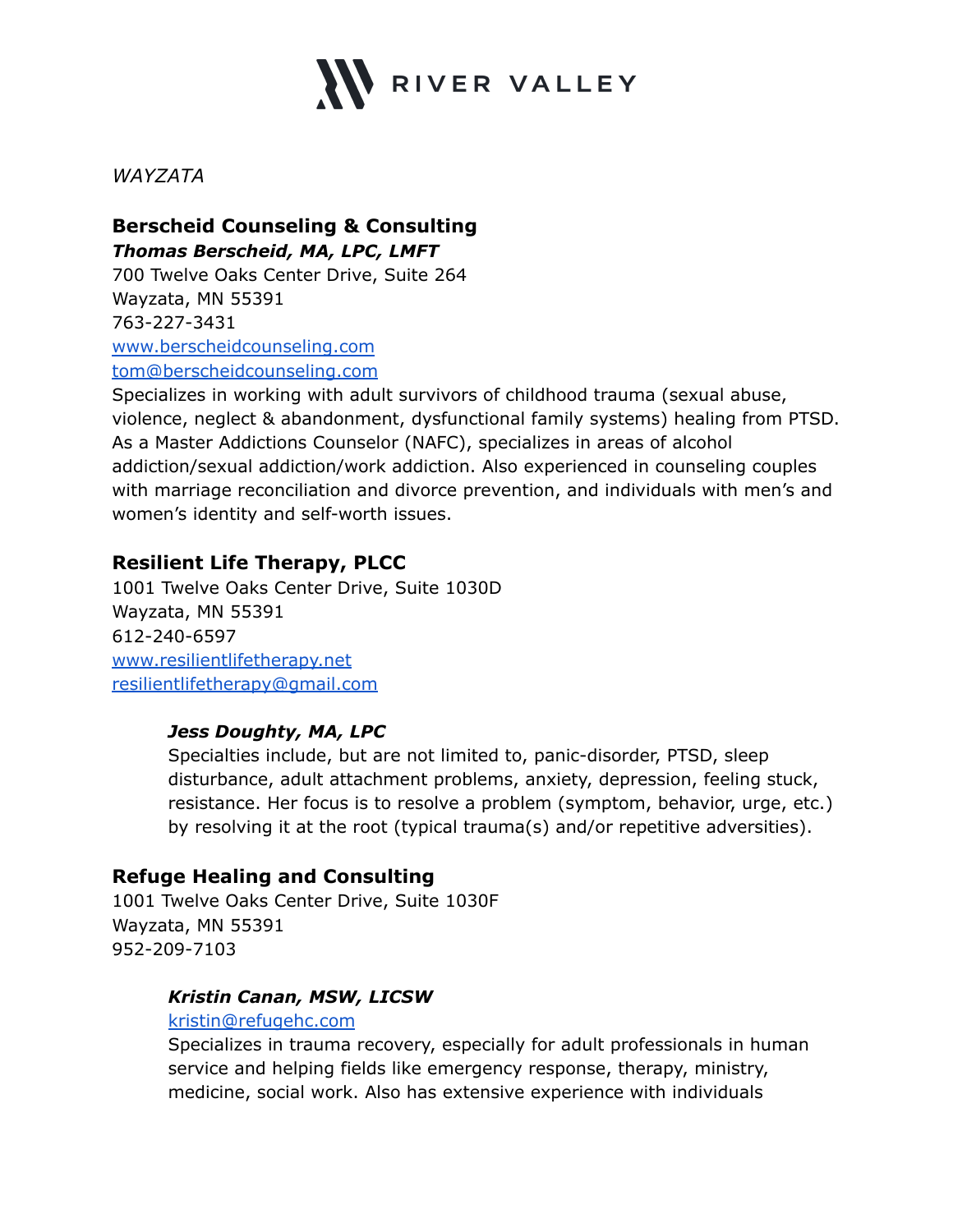

struggling with suicidal ideation and eating disorders. Utilizes EMDR and Sensorimotor practices.

*WOODBURY*

## **Life Development Resources**

1687 Woodlane Drive, Suite 103 Woodbury, MN 55125 651-393-7169 [www.lifedrs.com](http://www.lifedrs.com)

## **Nystrom & Associates, LTD**

1811 Weir Drive, Suite 270 Woodbury, MN 55125 651-243-6087 [www.nystromcounseling.com/our-locations/woodbury-clinic](http://www.nystromcounseling.com/our-locations/woodbury-clinic) [contactus@nystromcounseling.com](mailto:contactus@nystromcounseling.com)

#### *Julie Munoz, MSW, LICSW*

Specializes in helping individuals and couples in recovery from anxiety, depression, sexual trauma and abuse, addiction within families, PTSD, adjustment issues, relational difficulties, communication struggles, parenting concerns, grief and loss.

*TELEHEALTH ONLY*

## **Radiant Health Resources** *Daphne DeMaris, MA, LPCC*

[info@daphnedemaris.com](mailto:info@daphnedemaris.com)

<https://www.daphnedemaris.com/>

Specializes in Christ-focused healing from abuse/trauma, PTSD, depression, anxiety. Experienced helping individuals navigating emotional/spiritual difficulties surrounding OCD, chronic illness, infertility/post-partum issues, pre-marital/marital strengthening and restoration. Offers counseling support for clergy and their families and missionaries.